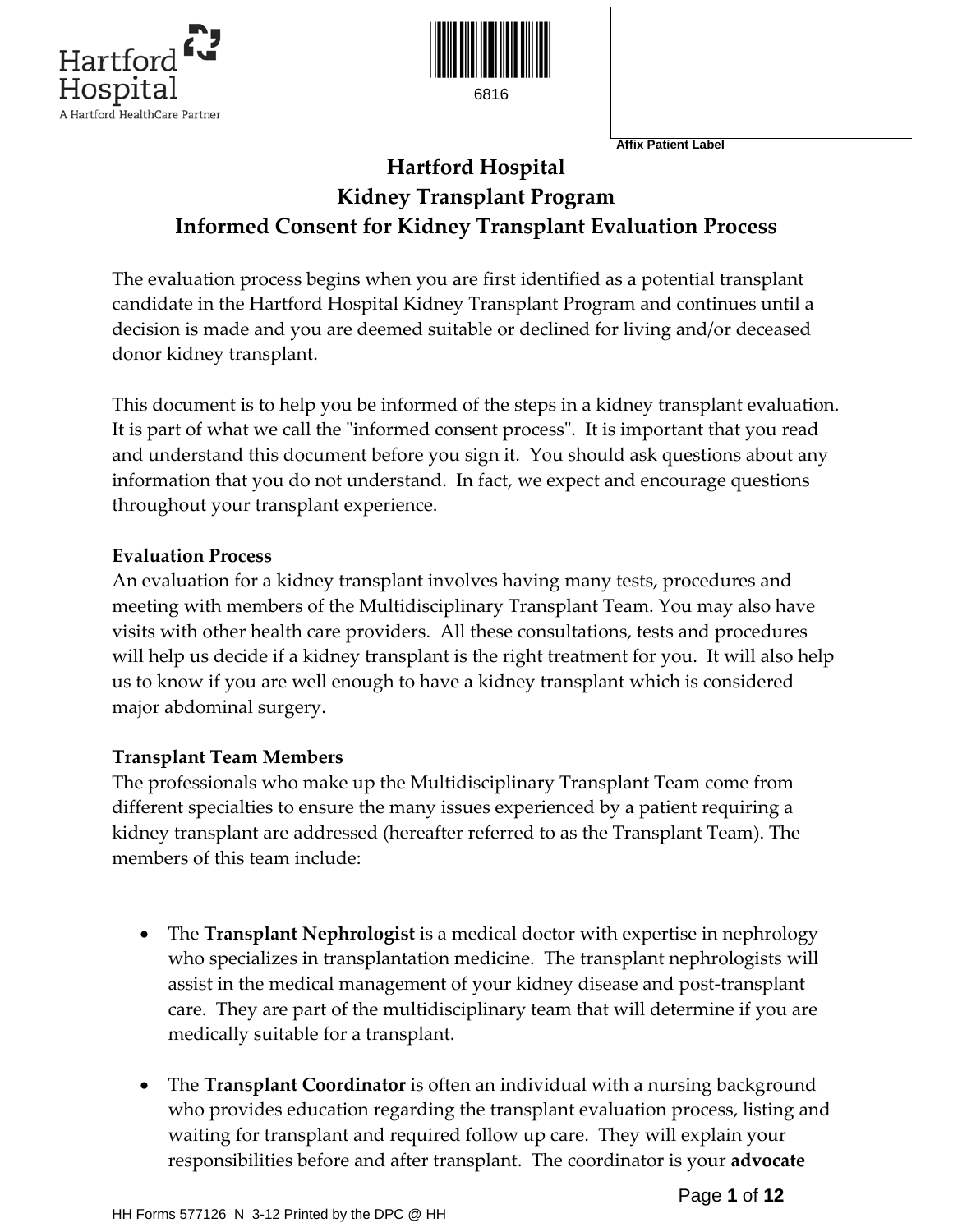



throughout the transplant process. You are encourage to bring family members and significant others to this meeting.

- The **Transplant Surgeon** is a surgeon with special training and expertise in kidney transplantation and will meet with you and discuss the appropriateness of a transplant based on the information obtained during your evaluation. The surgeon will also discuss the significance of undertaking a kidney transplant, the various types of kidneys available, the risks of the surgery and the possible complications associated with the transplant surgery.
- The **Transplant Nurse Practitioner** (APRN) is a registered nurse who has advanced education and clinical training. The transplant nurse practitioner has extensive experience in kidney disease and transplantation. They are part of the multi‐disciplinary team that will determine if you are medically suitable to undergo a transplant, and care for you after you have received one.
- The **Transplant Social Worker** is a licensed social worker with special training in transplant issues and will meet with you to evaluate your ability to cope with the stress of transplantation and your ability to follow a rigorous treatment plan, both before and after transplantation. The social worker will also help to identify your support network and coping strategies. If you need assistance in these areas, they will work with you to try and find what is available to you.
- The **Financial Coordinator** has special training in the financial issues associated with transplant and will discuss the costs associated with your transplant and with the medications you will require after transplant. They will be sure you understand your insurance coverage. It is important that you understand the costs that may not be covered by insurance. It is also very important that any changes in insurance coverage is reported to them immediately so that you do not risk being placed on a financial hold for transplant.
- A **Psychiatrist** is a physician who will conduct a more in‐depth psychiatric evaluation and assessment if our social worker or other physician members of the Team feels this would be appropriate. Some patients with a history of drug or alcohol abuse may be required to participate in a formal rehabilitation program. Patients with recent substance abuse must meet abstinence requirements prior to and after transplant listing.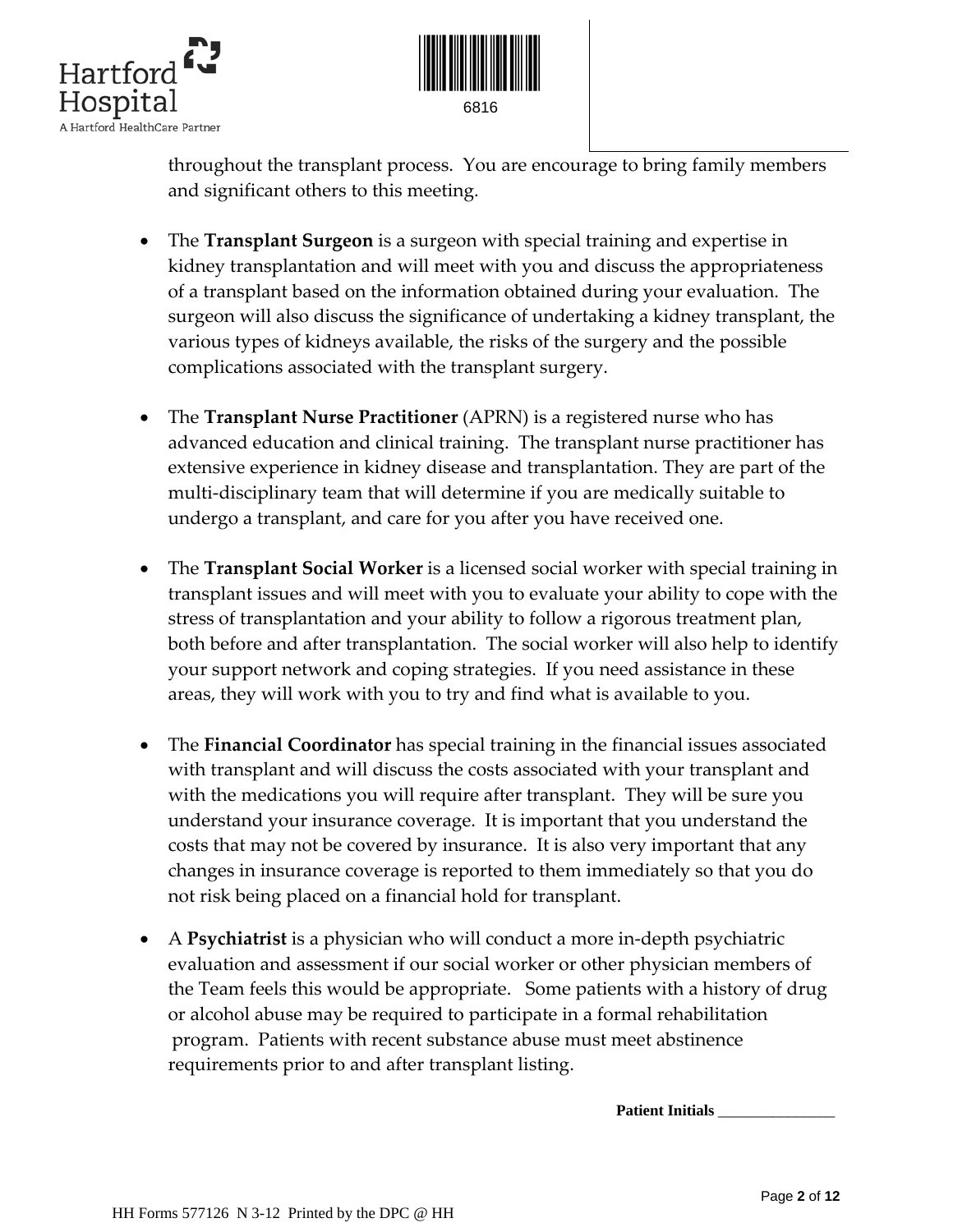



- The **Transplant Dietitian** has special expertise in the nutritional issues associated with kidney disease and will perform a detailed nutritional assessment and provides nutrition education to patients. Most people with end stage kidney disease have problems meeting their nutritional needs and maintaining muscle mass while avoiding high potassium, phosphorous and sodium containing foods.
- The **Transplant Pharmacist** has knowledge of the multiple medication requirements of transplant patients and will review all of your medications throughout the transplant process. They look for medication interactions and may suggest changes to maximize results or minimize side effects. They are also available to both patients and staff as a resource.
- Some patients may be referred to another specialty physician for consultation. For example, a urologist (genito‐urinary tract surgeon), pulmonologist (lung doctor) or cardiologist (heart doctor). If you are already seeing a local specialist in your community, we will contact them to help with the evaluation process. It may be necessary to refer you to a specialist on staff at Hartford Hospital, to care for you during your admission, or if specific testing is needed but not available through your current provider. Be assured we will work with your community nephrologist and other physicians to provide you with the best care possible.

Many different tests are done to determine if you are a suitable transplant recipient. Some of the following tests may be included in your evaluation process. Remember, other tests may need to be done on an as‐needed basis depending on results of these tests.

- Blood tests help to determine the extent and/or cause of your kidney disease. Other tests performed include; determining your blood type for organ matching and screening tests for immunity to or the presence of specific viruses, including HIV. Additional blood tests help us determine how well your other organs are functioning.
- A chest x-ray and pulmonary function tests will allow your physician to analyze lung capacity and function.
- A urine test is used to screen for the presence of urinary tract diseases as well as drugs and alcohol in your system.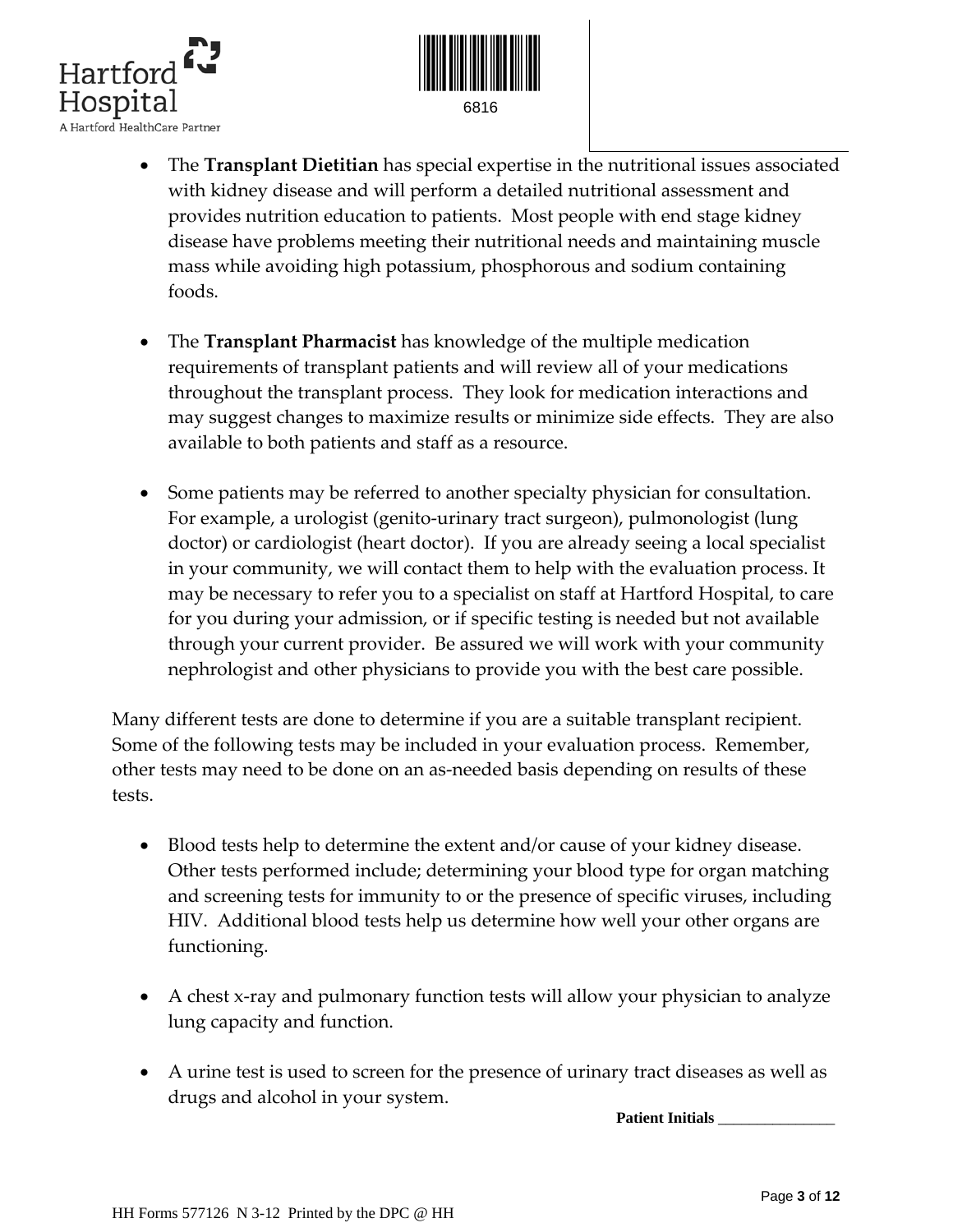



- An EKG, echocardiogram and nuclear stress test will show how well your heart muscle works, if you have high pressure in the lungs that can cause heart failure and if you have any abnormalities with your heart valves. This will assist your physicians in deciding if your heart is strong enough for transplant surgery.
- A MRI, CT scan or ultrasound can help determine the extent of your kidney disease, the presence of any tumors, and define the blood supply to your kidney.
- A kidney biopsy may be requested by your transplant team. During a kidney biopsy a needle will be used to remove a tiny portion of your kidney. This is an outpatient procedure. A microscopic examination of the tissue will provide information to your physicians regarding the cause and severity of your kidney disease.
- After completing the evaluation process the members of the Transplant Team will meet to present your results and determine if you meet the Hartford Hospital selection criteria for placement on the United Network for Organ Sharing (UNOS) Kidney Wait List or are suitable for living donor transplant. You will be notified of this decision in writing. Our inclusion and exclusion criteria are available in writing to all patients. At Hartford Hospital we review each person as an individual. A few general criteria for placement on our list include:
	- à Chronic kidney disease stages five or six.
	- $\Box$  An estimated glomerular filtration rate (eGFR) of less than or equal to 20 milliters per minute.
	- $\Box$  Mental competency and the ability to participate in post-transplant care.
	- à Desire to undergo kidney transplant evaluation, surgery and follow‐up care.
	- $\Box$  An individual usually between the ages of 1 and 80.

In addition, the candidate must have the ability to pay for the transplant and post transplant medications, no evidence of significant, untreatable heart or lung disease, must be free of systemic infection, and must show that there is sufficient social support to maintain the often difficult post transplant follow up.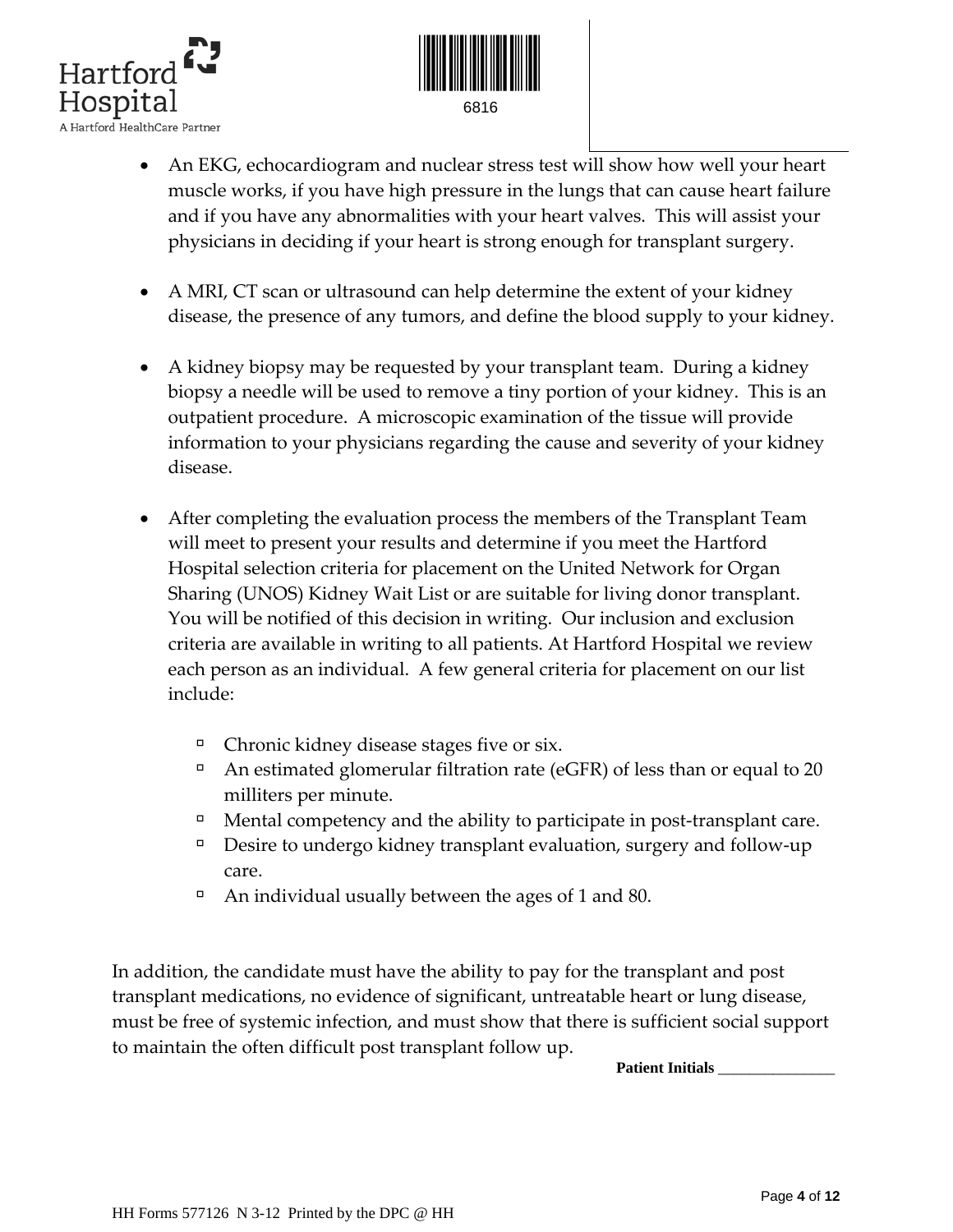



#### **Risks of Surgical Procedure and Allocation**

The potential benefits of kidney transplant cannot result from surgery alone and are dependent upon your following the rigorous treatment plan prescribed by your physicians. You must be aware of the potential risks and complications outlined in this document that can result in serious complications and death. Your physicians cannot predict exactly how your body will respond to a kidney transplant. Sometimes the condition that caused your underlying kidney disease will affect your transplanted kidney. The operation is complex and the risks are high. The success rate varies according to how sick the patient is prior to the transplant surgery with sicker patients having a lower chance of a successful outcome.

#### **The Transplant Operation**

When a donor organ becomes available, you will be called and you must come to the hospital right away. If the organ is considered a non‐standard criteria organ your surgeon will review the details of this particular organ with you at this time and assist you in making your decision. At this point your surgeon has a clear picture of the cumulative risks associated with this particular organ versus the risk of waiting for the next available donor and can base their specific recommendations on this information. You always have the option to decline a specific non-standard criteria organ even if you have consented to consider them.

During the transplant surgery you will be put under general anesthesia, which means you will be given medications to put you to sleep, block pain and paralyze parts of your body. You will also be placed on a machine to help you breathe. The anesthesiologist will talk with you in more detail about the risks of anesthesia. The transplant surgeon will make an incision in your abdomen. Through this incision a donated kidney graft will be placed into your abdomen or pelvis.

Drains may be put into your body to allow fluids to be removed and to help you heal. Special mechanical boots or sleeves around your legs will be used to keep blood flowing through your legs to try to prevent dangerous blood clots. You will be in the operating room approximately 2‐4 hours.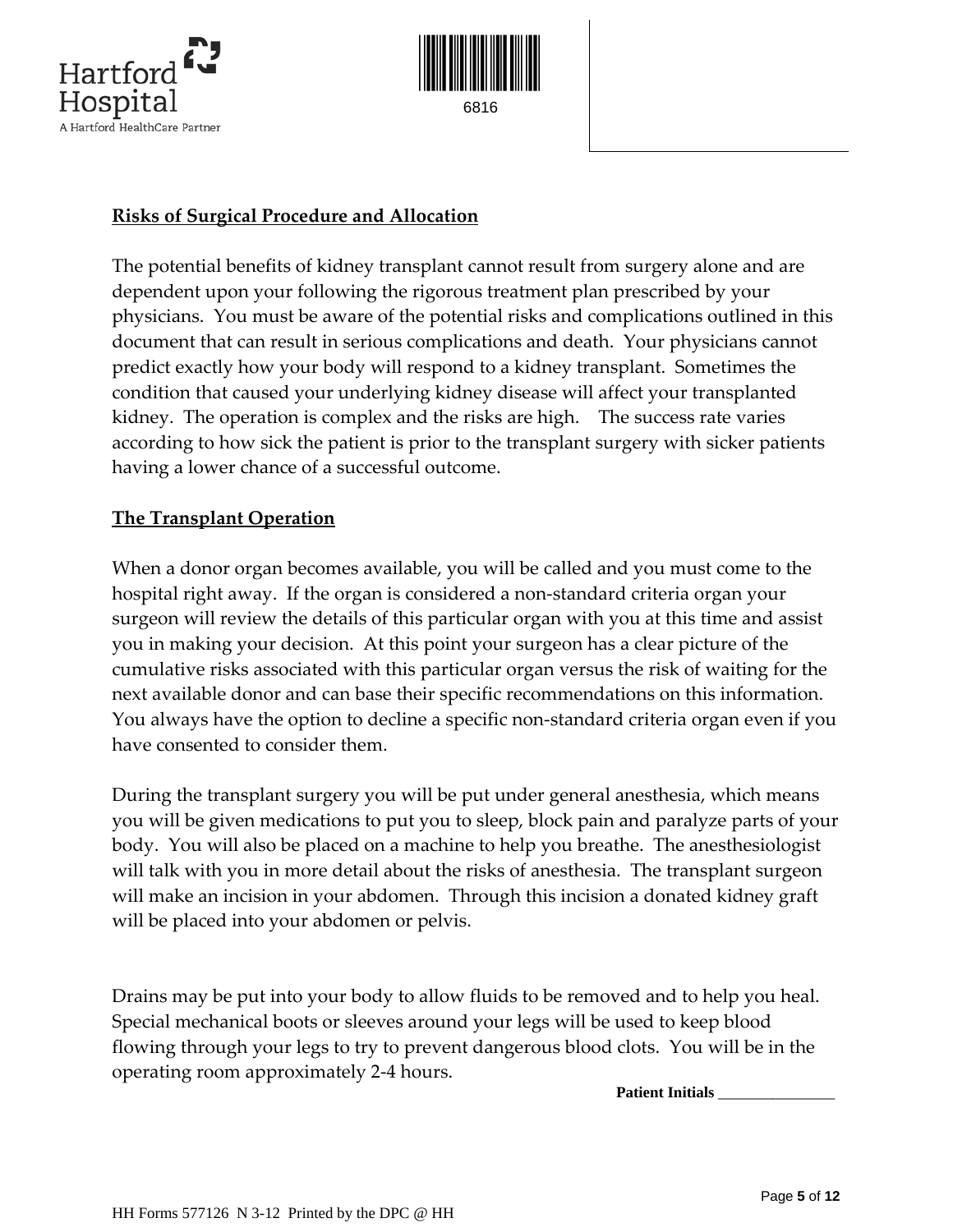



#### **Post‐Surgical Care and Recovery**

After the surgery you will be taken to post-anesthesia care unit where you will be closely monitored. Intermittent pressure boots or sleeves around your legs will be used to prevent blood clots.

Immediately following the surgery, you will experience pain. This will be carefully monitored and controlled. The goal of pain control is to keep you as comfortable as possible so you can move, take deep breaths and begin the recovery process.

Your length of stay in the hospital will depend on the rate of your recovery. You will remain in the hospital as long as your physicians feel hospitalization is necessary. Most patients stay in the hospital for a period of 4 to 7 days. The hospitalization time varies depending on the severity of your illness prior to transplant or complications after surgery.

After you leave the hospital you will still be recovering. For the first 4‐6 weeks you will have some restrictions on your daily activities. During the recovery period the transplant team will closely monitor your progress. You will require life‐long follow up and must make yourself available for examinations, laboratory tests and scans of your abdomen to see how well your transplanted kidney is working. Biopsies may be done routinely and as needed to diagnose possible complications including rejection or recurrent kidney disease.

The Transplant Team will see you regularly for three to six months post transplant. Every effort is made to transition your routine medical care to your primary care physician or nephrologist. However, you will be followed in the Transplant Clinic for life. For most patients this involves frequent lab work (usually quarterly for life) and a yearly clinic visit. Patients who develop complications may need to be seen more often by the Transplant Team.

#### **Alternative Treatments**

Alternative treatment therapies include dialysis. Please feel free to discuss your condition and any possible alternative therapies with your Transplant Team.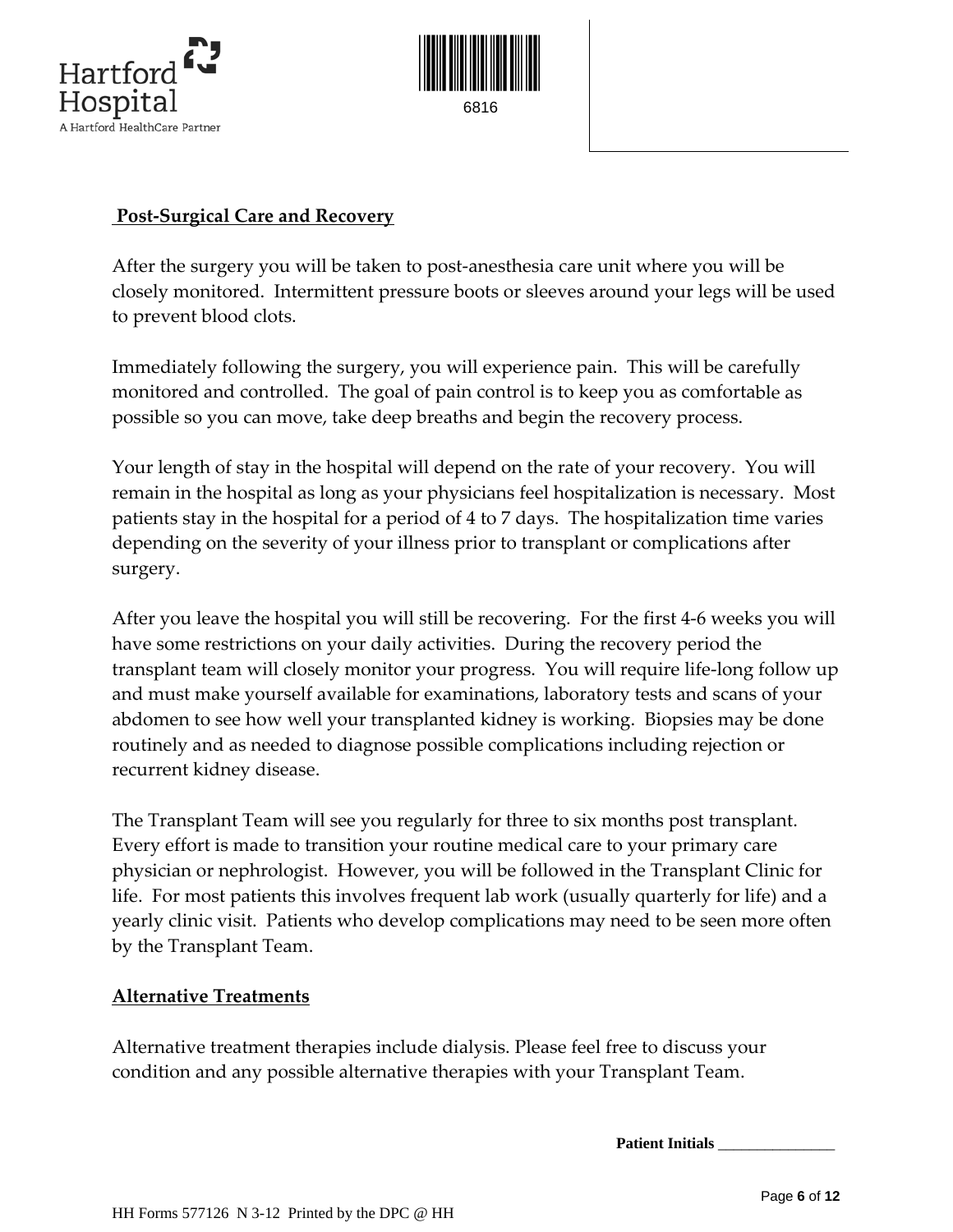



# **Potential Medical and Surgical Risks and Complications**

There are inherent risks in all surgeries, especially surgeries conducted under general anesthesia. Many complications are minor and do not require additional treatment. In some cases, the complications are serious enough to require additional surgery or medical procedure but severe complications can result in prolonged coma or even death.

Bleeding during or after surgery may require blood transfusions or blood products that can contain bacteria and viruses that can cause infection. Although rare, these infections include, but are not limited to, the Human Immunodeficiency Virus (HIV), Hepatitis B Virus (HBV), and Hepatitis C Virus (HCV).

There may be a delay or diminished function of your transplanted kidney. Such a delay may increase the length of your hospital stay and increase the risk of other complications. When this occurs your kidney function will be monitored with lab work and if necessary dialysis will be performed. Explantation (removal of the transplanted kidney) may be required for cases of primary non-function.

Renal artery or vein thrombosis occurs in a small percentage of kidney transplants. This is a clot that develops in one of the major blood vessels going to or from your kidney. Renal artery or vein thrombosis can cause kidney failure. Most patients that develop renal artery or vein thrombosis will require a second operation; some will require explantation.

Some patients experience ureteral complications such as leaks and strictures (narrowing). Occasionally, a drain called a nephrostomy tube is placed through the skin and into the kidney to allow urine to drain and aid in the healing process. Most urine leaks get better without the need for surgery. In some cases surgery is necessary to correct the urine leak. Kidney transplant patients can have both short and long term problems with ureteral strictures. A ureteral stricture is a narrowing of the vessel carrying urine from the kidney to the bladder. Some of the strictures can be repaired by non-surgical means such as dilation and insertion of a stent that is changed on a regular basis until the problem resolves. Occasionally, the surgeon will have to do a surgical procedure to correct the stricture.

Some kidney diseases can return after transplant. Diseases that may recur include primary focal and segmental glomerulosclerosis, primary membranous nephropathy,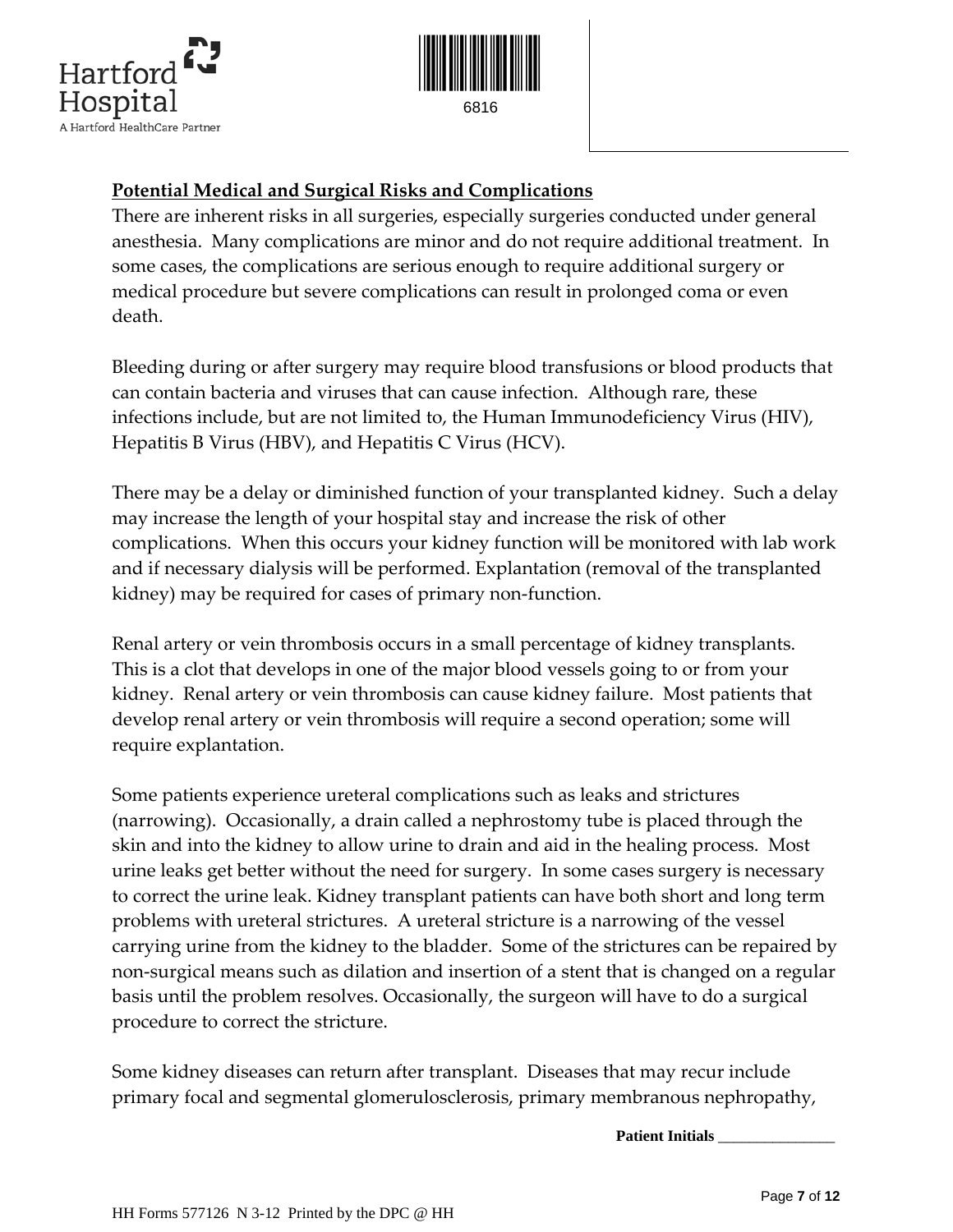



IgA nephropathy/ Henoch‐Schonlein Purpura, hemolytic uremic syndrome (related to factor H mutations), primary hyperoxaluria and diabetic nephropathy. In the event of kidney transplant failure, patients can return to dialysis or initiate a work‐up for another transplant. Unfortunately repeat transplants have a lower chance for success and not all patients are appropriate candidates for additional transplants.

There are other risks associated with transplantation. Infections from bacteria, viruses, or fungi, acute rejection, side‐effects from drugs that suppress the immune system are all possible complications. In certain cases, we may recommend that you consider a donor who had a history of hepatitis B or C. We offer hepatitis C kidneys to recipients who already have a diagnosis of C and we will offer hepatitis B kidneys to patients who are immunized.

Side-effects from immune-suppressing drugs include, but are not limited to: kidney problems, gastrointestinal complaints, blood count abnormalities, neurologic toxicity, high blood pressure, weight gain, higher risk of infection, diabetes, and others. There may be a need for repeated kidney biopsies, surgeries, and other procedures, or a intensive care unit or hospital stay after a kidney transplant.

Transplant recipients have a slight increase in the risk of certain kinds of cancer (including skin cancer and post‐transplant lymphoproliferative diseases or lymphoma) because of the immune suppressing medications you will take to prevent rejection.

Rejection can occur following kidney transplantation. It occurs when your body sees your new kidney as foreign (not a part of your body) and tries to attack it. Your body will then try to attack and destroy the new kidney. You will take medication for the rest of your life to prevent rejection from happening. Although you are taking anti‐rejection medication, it can still occur. There are two types of rejection. They are acute rejection and chronic rejection. Acute rejection usually happens in the first 3 to 6 months after your transplant but can occur at any time. It is usually is diagnosed by a kidney biopsy and treated with strong immune suppressing therapies and increased doses of your anti-rejection medicines. If acute rejection responds to treatment it usually does not do permanent damage or scarring in the transplanted kidney. Chronic rejection occurs over time. It causes scarring of the kidney that is not reversible. The causes of acute and chronic rejection are not totally understood but it may be caused by not taking the correct doses of your anti‐rejection medicines or from missing doses over time. It is very important that you take your anti‐rejection medicine as directed. If you have difficulty affording your medications‐you should discuss this with the Transplant Team right away.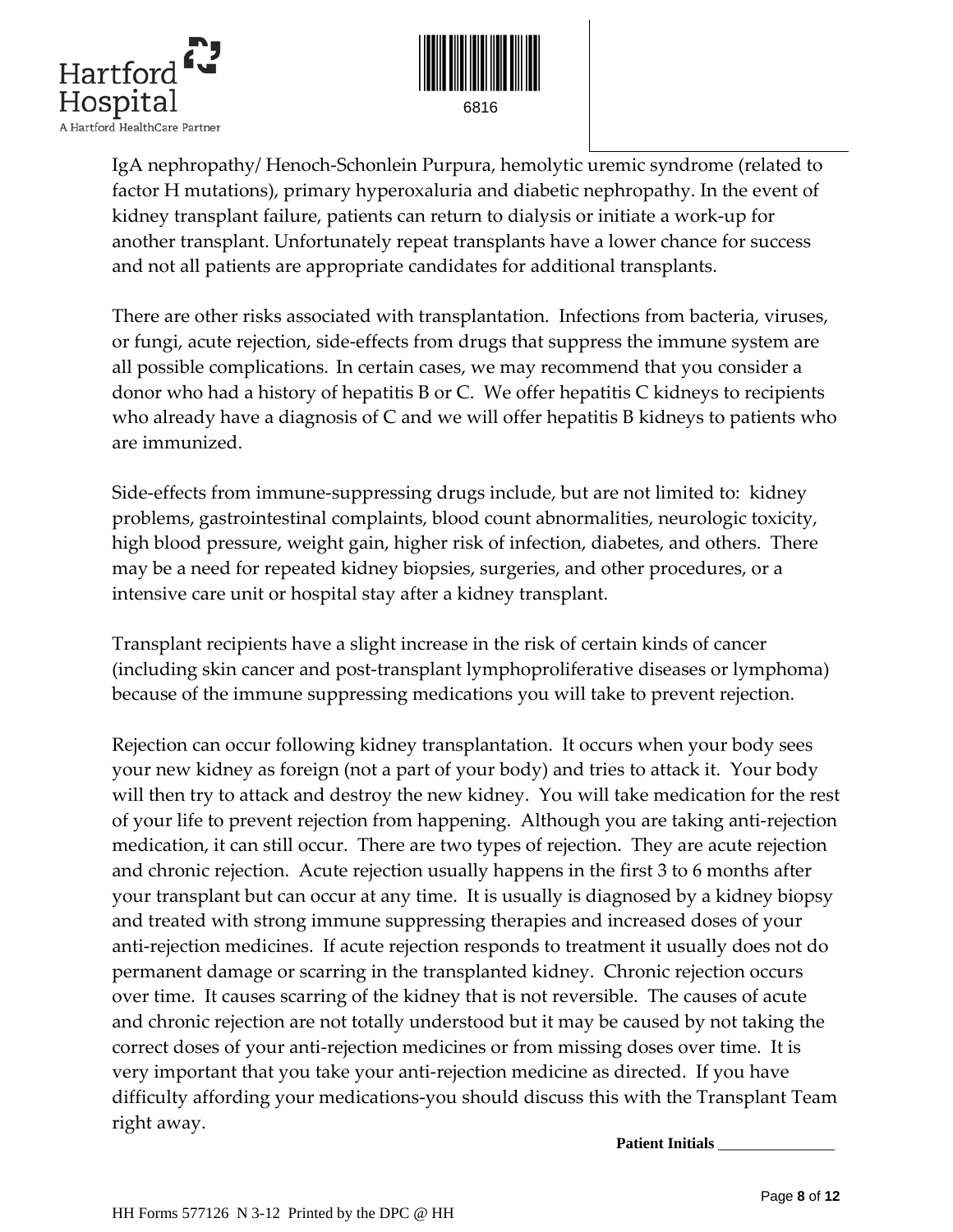



### **Psychosocial risks**

This can be a very stressful time for you and your family. Possible psychosocial risks may include, but are not limited to, depression, generalized anxiety, post traumatic stress disorder, feelings of guilt and anxiety related to loss of control, dependence on others and suicidal thoughts. Our social workers and others will be available for support should you or your family need help with any of these feelings.

#### **Miscellaneous risks**

Despite the use of compression boots, blood clots may occasionally develop in the legs and can break free and occasionally move through the heart to the lungs. In the lungs, they can cause serious interference with breathing, which can lead to death. Blood clots are treated with blood‐thinning drugs that may need to be taken for an extended period of time or a filter may need to be placed in a large blood vessel leading to your lungs.

The risk of infection is higher for transplant recipients than other surgical patients because the treatments needed to prevent organ rejection make the body less capable of fighting infection. The abdominal incision for the kidney transplant is a potential site for infection. Infections in the sites where tubes are placed in your body (tubes to help you breathe, tubes in your veins to provide fluids, nutrition and to monitor important body functions) can cause pneumonia, blood infections and local infections.

In rare cases, nerve damage may occur. This can happen from direct contact within the abdomen or from pressure or positioning of the arms, legs or back during the surgery. Nerve damage can cause numbness, weakness, paralysis and/or pain. In most cases these symptoms are temporary, but in rare cases they can last for extended periods or even become permanent.

Other possible complications related to any abdominal surgery include:injury to structures in the abdomen, pressure sores on the skin due to positioning, burns caused by the use of electrical equipment during surgery, damage to arteries and veins, pneumonia, heart attack, irregular heart beat, stroke, permanent scarring at the site of the abdominal incision, multiple organ failure and even death.

If you are a woman of childbearing age, it is important to understand that pregnancy after a kidney transplant can endanger both your life and health as well as that of your fetus. Although pregnancy after kidney transplant has been successful, it is not recommended during the first year after transplant. **Patient Initials**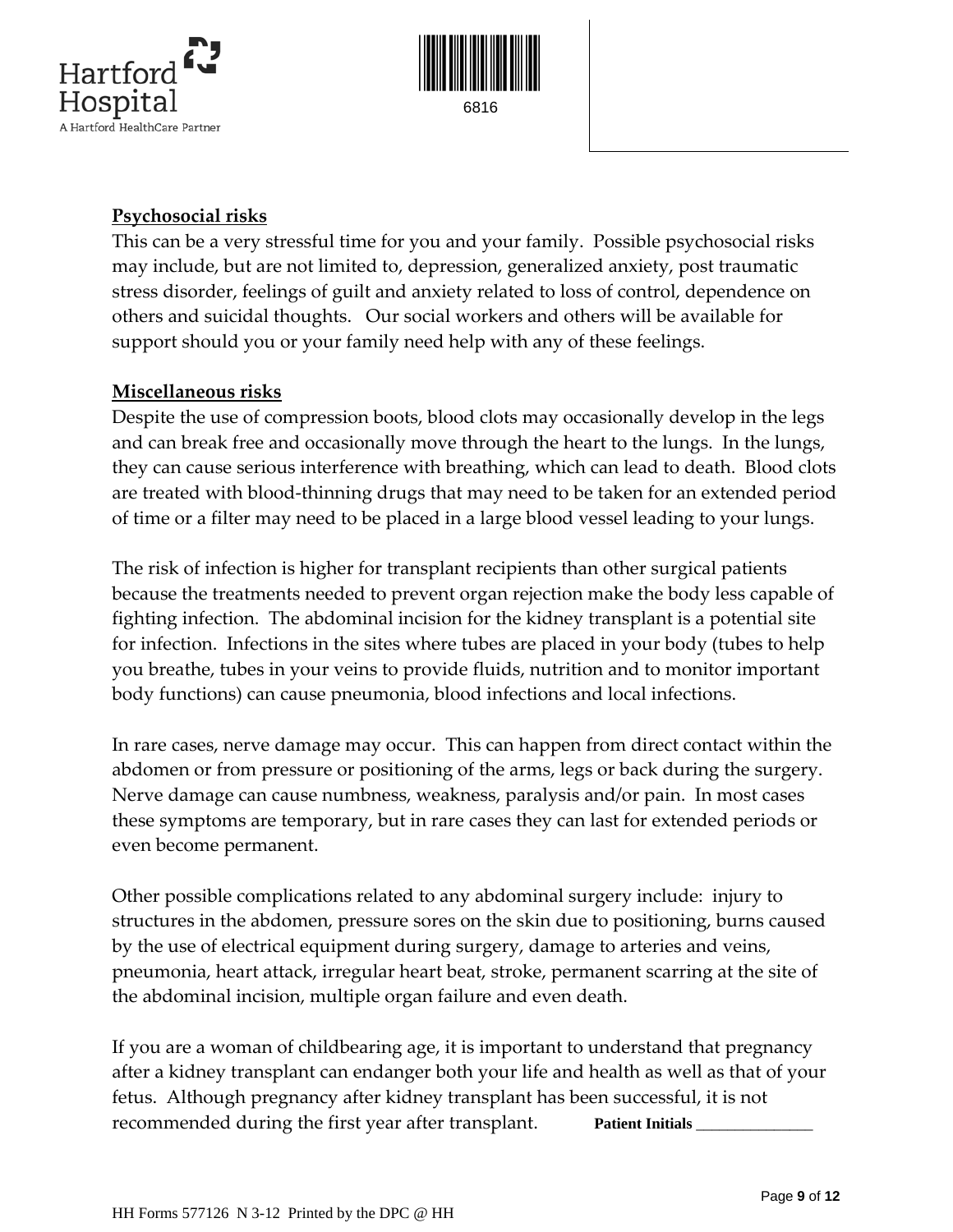



Pregnancy may injure your new kidney and even cause it to fail. Prior to becoming pregnant, you should inform the Transplant Team of your plans and discuss the risks and benefits.

# **National and Transplant Center‐Specific Outcomes for Adult Kidney Transplantation:**

**National statistics from the Scientific Registry of Transplant Recipients (SRTR) provides statistics for all transplant centers in the United States. Review the included data sheet detailing one year patient and transplanted organ survival for the Hartford Hospital Transplant Program. Feel free to ask any questions you may have about this data and then initial on the line below.** 

# **Notification of Medicare Outcome Requirements Not Being Met By Center:**

**Specific outcome requirements need to be met by transplant centers and we are required to notify you if we do not met those requirements. Currently, the Hartford Hospital Kidney Transplant Program:**

**meets all requirements for transplant centers** 

 **does not meet the following requirements‐ one year patient survival is statistically lower than expected.**

**If you have your transplant at a facility that is not approved by Medicare for transplantation, your ability to have your immunosuppressive drugs paid for under Medicare Part B could be affected.**

# **Organ Donor Risk Factors**

You should be aware that all donors are screened for communicable diseases or problems, such as cancer, that may affect the kidney and your health. There is no guarantee that all contagious diseases or problems have been detected. There may be unforeseen factors including undetected cancer or undetectable infectious disease that may affect the success of your transplant or your health. These include; HIV, Hepatitis B virus, Hepatitis C virus, malaria or other bacterial, viral or fungal infections. There are other factors related to the specific organ donor, such as the donor's history, the  **Patient Initials** *\_\_\_\_\_\_\_\_\_\_\_\_\_\_\_*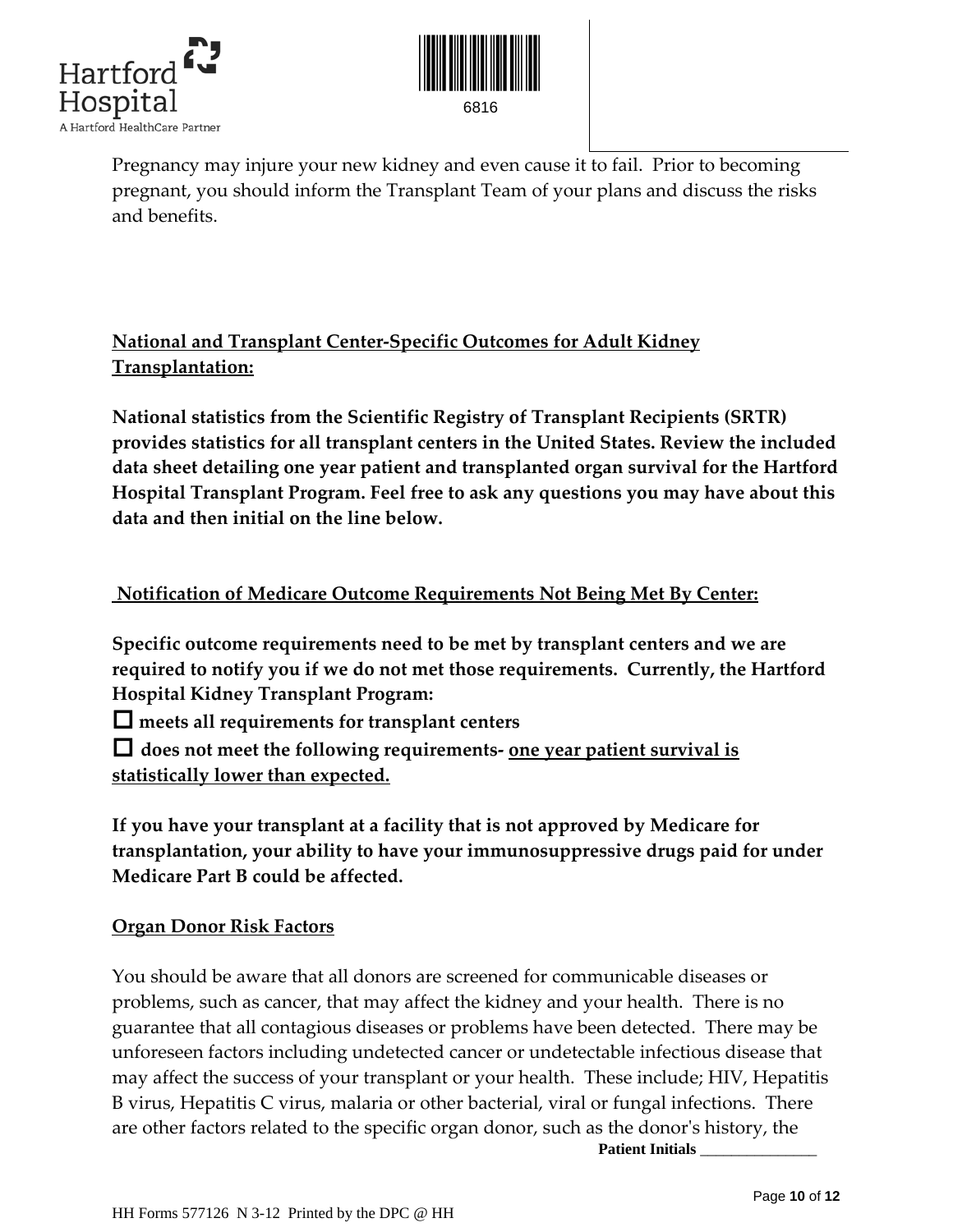



donorʹs age and condition of the donated organ that can affect the success of the transplant and your health. The surgeon will discuss the specific donor risk factors with you in detail as part of your decision to consent to the transplant surgery.

# **Right to refuse transplant**

You always have the option not to undergo transplantation and can choose to be removed from the list. If you choose not to have a transplant, your option is to continue with dialysis and medical management. Keep in mind there is no guarantee that another organ will become available to you. If you do not undergo the transplant surgery, your condition may worsen and limit your life expectancy. If the Transplant Team is concerned about the reason you declined a particular organ, you will need to come in and meet with them to discuss this.

#### **Life and Health Insurance**

It is very important that you notify the Transplant Team immediately of any insurance changes so that the Financial Coordinators can verify your benefits and coverage. Failure to do this can result in lack of payment for your transplant and/or medications.

After you have a kidney transplant, health insurance companies may consider you to have a pre‐existing condition and refuse payment for medical care, treatments or procedures. After the surgery, your health insurance and life insurance premiums may increase and remain higher. In the future, insurance companies could refuse to insure you.

#### **Patient Relations**

The patient relations department provides information to patients and their families about services at Hartford Hospital. They help patients and their families interpret hospital policies and procedures, provide a formal mechanism for the investigation, resolution and recording of patient complaints and assure the observation of patient's rights, and handle certain special requests. You can reach the Patient Relations office at Hartford Hospital at (860) 545‐1400.

You also have the right to notify the Organ Procurement and Transplantation Network at 1‐888‐874‐6361, if you have any concern or grievance about the Hartford Hospital Transplant Program. **Patient Initials** *\_\_\_\_\_\_\_\_\_\_\_\_\_\_\_*